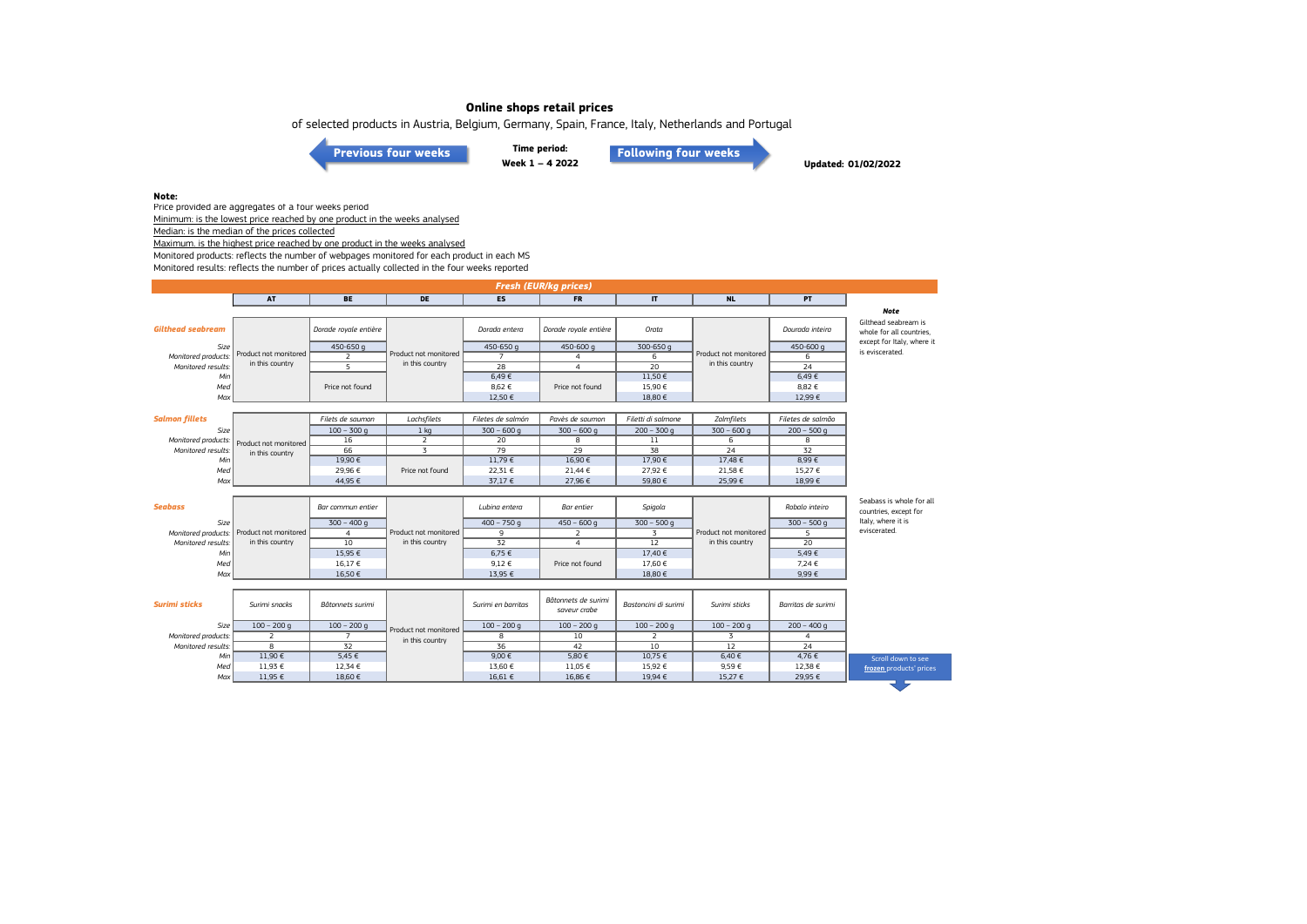|                                                           |                       |                                    | <b>Previous four weeks</b>        | <b>Time period:</b><br>Week 1 - 4 2022                                |                                                             | <b>Following four weeks</b>                |                                                   |                               |                                                                                                   |  |
|-----------------------------------------------------------|-----------------------|------------------------------------|-----------------------------------|-----------------------------------------------------------------------|-------------------------------------------------------------|--------------------------------------------|---------------------------------------------------|-------------------------------|---------------------------------------------------------------------------------------------------|--|
|                                                           |                       |                                    |                                   |                                                                       |                                                             |                                            |                                                   |                               | Updated: 01/02/2022                                                                               |  |
| <b>Frozen (unit prices)</b>                               |                       |                                    |                                   |                                                                       |                                                             |                                            |                                                   |                               |                                                                                                   |  |
|                                                           | <b>AT</b>             | <b>BE</b>                          | <b>DE</b>                         | <b>ES</b>                                                             | <b>FR</b>                                                   | $\mathbf{I}$                               | <b>NL</b>                                         | PT                            |                                                                                                   |  |
|                                                           |                       |                                    |                                   |                                                                       |                                                             |                                            |                                                   |                               | <b>Note</b>                                                                                       |  |
| Alaska pollock<br>fillets, breaded and<br><b>battered</b> | Polar-Dorsch paniert  | Filets de colin<br>d'Alaska, panés | Panierte Alaska<br>seelachsfilets | Filetes de abadejo de<br>Alaska, empanados y<br>rebozados, congelados | Tranches de filets de<br>colin d'Alaska panées<br>préfrites | Filetti di pollack<br>d'Alaska impanati    | Alaska koolvisfilets,<br>gepaneerd en<br>gehavend | Escamudo do Alasca.<br>panado |                                                                                                   |  |
| Size                                                      | $400 - 500$ q         | $400 - 500q$                       | $400 - 500$ g                     | $400 - 500$ q                                                         | $400 - 500$ q                                               | $400 - 500$ q                              | $300 - 500$ q                                     | $400 - 500$ g                 |                                                                                                   |  |
| Monitored products:                                       | 10                    | 6                                  | 5                                 | $\overline{7}$                                                        | 21                                                          | $\overline{7}$                             | 3                                                 | 8                             |                                                                                                   |  |
| Monitored results:                                        | 40                    | $\overline{24}$                    | $\overline{24}$                   | 27                                                                    | 78                                                          | 36                                         | $\overline{12}$                                   | 25                            |                                                                                                   |  |
| Min                                                       | 2.99€                 | 1.39€                              | 1.99E                             | $2.17 \in$                                                            | 1.89€                                                       | 2.59€                                      | 4.50€                                             | 1.69E                         |                                                                                                   |  |
| Med                                                       | 6.66€                 | 4,13 €                             | 2.74E                             | 2,70 €                                                                | 4,46€                                                       | 3,73 €                                     | 5,22 €                                            | 3,34 €                        |                                                                                                   |  |
| Max                                                       | 11,99 €               | 5,25 €                             | 3,49€                             | 3,49€                                                                 | 14,89€                                                      | 5,89€                                      | $6,19 \in$                                        | 4,99€                         |                                                                                                   |  |
|                                                           |                       |                                    |                                   |                                                                       |                                                             |                                            |                                                   |                               |                                                                                                   |  |
| <b>Salmon fillets</b>                                     | Lachsfilets           | Filets saumon                      | Lachsfilets                       | Filetes de salmón                                                     | Pavés de saumon                                             | Filetti di salmone                         | Zalmfilets                                        | Filetes de salmão             |                                                                                                   |  |
| Size                                                      | $200 - 250q$          | $200 - 250$ q                      | $200 - 300q$                      | $200 - 250$ q                                                         | $250 - 300$ q                                               | $200 - 250q$                               | $200 - 250q$                                      | $200 - 250q$                  |                                                                                                   |  |
| Monitored products:                                       | 5                     | 3                                  | 6                                 | 9                                                                     | $\overline{7}$                                              | $\overline{4}$                             | 3                                                 | 6                             |                                                                                                   |  |
| Monitored results:                                        | 19                    | 10                                 | 27                                | 39                                                                    | 28                                                          | 24                                         | 12                                                | 24                            |                                                                                                   |  |
| Min                                                       | 4,99€                 |                                    | 3.99€                             | 4,65 €                                                                | 3,53 €                                                      | 5,99€                                      | 4,39€                                             | 6.49E                         |                                                                                                   |  |
| Med                                                       | 8.31 €                | Price not found                    | 6.53 €                            | 7,09€                                                                 | 6.21€                                                       | 7,12 €                                     | 4,57 €                                            | 8.55 €                        |                                                                                                   |  |
| Max                                                       | 11,99 €               |                                    | 10,19€                            | 8,35 €                                                                | 8,99€                                                       | 7,99€                                      | 4,99€                                             | 9,99€                         |                                                                                                   |  |
|                                                           |                       |                                    |                                   |                                                                       |                                                             |                                            |                                                   |                               |                                                                                                   |  |
| <b>Shrimps, peeled</b>                                    | Garnelen, geschält,   | Crevettes, cuites                  | Garnelen geschält und             | Gambas peladas y                                                      | Crevettes pelées et                                         | Gamberetti squsciati e                     | Gekookte en gepelde                               | Camarão descascado            | Shrimps are peeled and<br>cooked for all countries.                                               |  |
|                                                           | gekocht               | décortiquées                       | gekocht                           | crudas                                                                | cuites                                                      | bolliti                                    | garnalen                                          | e cozido                      | except for Spain, where                                                                           |  |
| Size                                                      | $300 - 500$ q         | $300 - 500$ q                      | $200 - 400q$                      | $400 - 500$ g                                                         | $300 - 500$ q                                               | $300 - 500$ q                              | $300 - 500$ q                                     | $300 - 500$ q                 | they are peeled and                                                                               |  |
| Monitored products:                                       | 9                     | $\overline{7}$                     | 5                                 | 15                                                                    | 11                                                          | $\overline{4}$                             | 4                                                 | 5                             | raw.                                                                                              |  |
| Monitored results:                                        | 36                    | 28                                 | 19                                | 58                                                                    | 47                                                          | 12                                         | 16                                                | 20                            |                                                                                                   |  |
| Min                                                       | $9,99 \in$            | 5,62€                              | 3,49€                             | 4,50 €                                                                | 4,69€                                                       | 4,99€                                      | 4,99€                                             | 4,49€                         |                                                                                                   |  |
| Med                                                       | 15,55 €               | 9,47€                              | 7,96 €                            | $6,13 \in$                                                            | 7,81 €                                                      | 5,49€                                      | 5,96 €                                            | 6,96€                         |                                                                                                   |  |
| Max                                                       | 19,99€                | 14,99€                             | 10,99€                            | 8,19€                                                                 | 10,91€                                                      | 6,49€                                      | 7,49 €                                            | 7,99€                         |                                                                                                   |  |
|                                                           |                       |                                    |                                   |                                                                       |                                                             |                                            |                                                   |                               |                                                                                                   |  |
| <b>Squid rings breaded</b><br>and battered                |                       | Annegux calamars.<br>panés         |                                   | Anillas de calamar<br>rebozadas                                       | Annegux de calamars<br>panés                                | Anelli di totano<br>pastellati e surgelati | Gepaneerde<br>Inktvisringen                       | Argolas de pota,<br>panadas   | Squid rings in Spain and<br>Portugal are breaded,<br>while in Belgium,<br>France, the Netherlands |  |
| Size                                                      | Product not monitored | $400 - 500q$                       | Product not monitored             | $400 - 500$ g                                                         | $400 - 500$ g                                               | $400 - 500$ q                              | $400 - 500$ g                                     | $400 - 500$ g                 | and Italy they are                                                                                |  |
| Monitored products:                                       | in this country       | $\overline{2}$                     | in this country                   | 10                                                                    | $\overline{7}$                                              | 4                                          | 2                                                 | 3                             | battered.                                                                                         |  |
| Monitored results:                                        |                       | 12                                 |                                   | 43                                                                    | 28                                                          | 16                                         | 8                                                 | $\overline{7}$                |                                                                                                   |  |

*Min* | 2,19€ | 2,19 € | 2,00€ | 3,95 € | 2,60 €

*Max* | 2,65 € | 3,70 € | 5,12 € | 4,03 € | 3,29 €

*Med* | 2,37 € | 2,33 € | 2,33 € | 4,21 € | 3,99 € | 2,95 € | Price not found

of selected products in Austria, Belgium, Germany, Spain, France, Italy, Netherlands and Portugal

Scroll down to see **prepared and preserved** products'

ਰ ਸ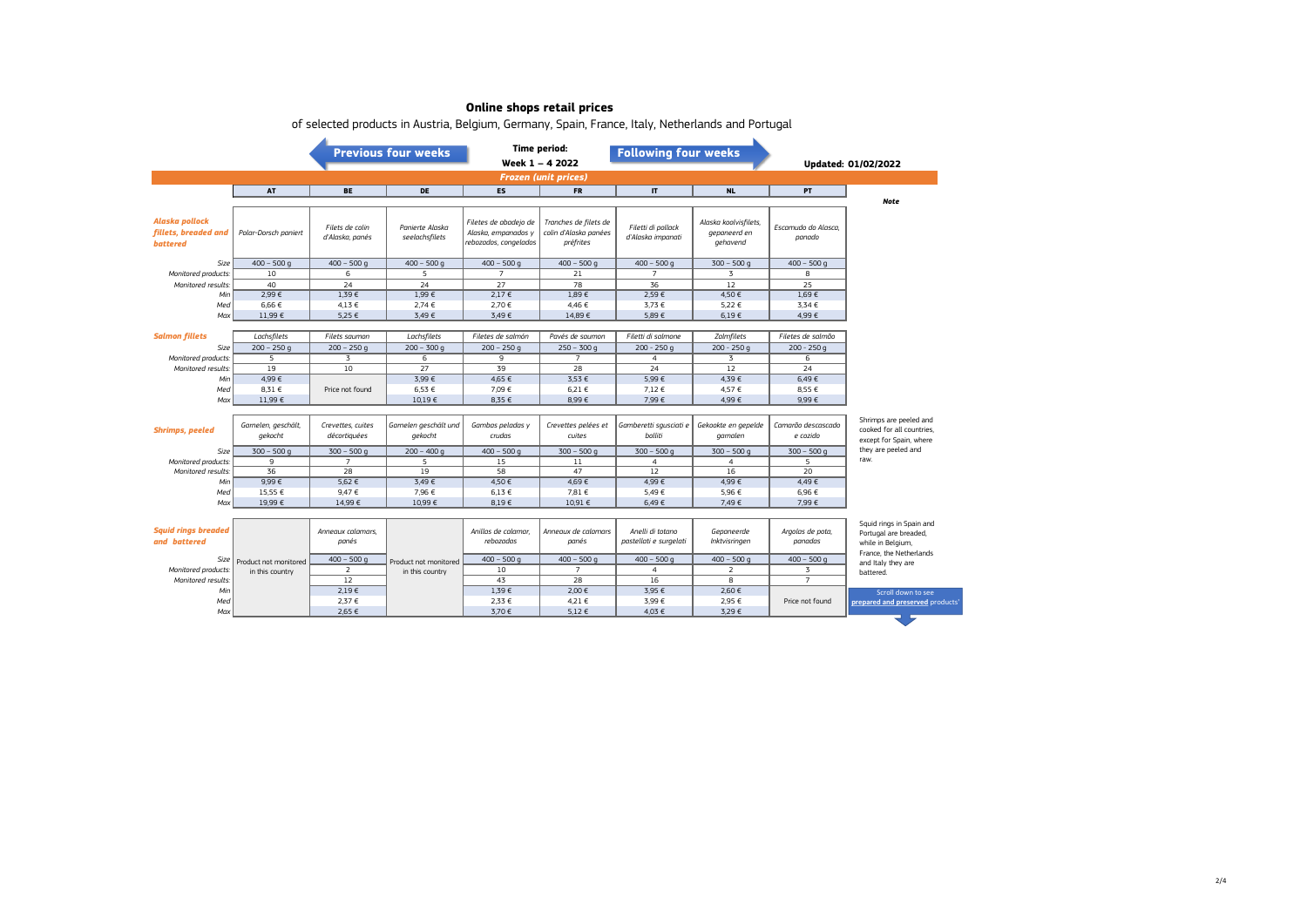|                                         |                                    |                               | <b>Time period:</b><br><b>Previous four weeks</b><br>Week 1 - 4 2022 |                         | <b>Following four weeks</b>        |                                 |                                    | Updated: 01/02/2022     |                                                  |  |
|-----------------------------------------|------------------------------------|-------------------------------|----------------------------------------------------------------------|-------------------------|------------------------------------|---------------------------------|------------------------------------|-------------------------|--------------------------------------------------|--|
| <b>Prepared-preserved (unit prices)</b> |                                    |                               |                                                                      |                         |                                    |                                 |                                    |                         |                                                  |  |
|                                         | AT                                 | BE                            | DE                                                                   | <b>ES</b>               | <b>FR</b>                          | IT.                             | <b>NL</b>                          | PT                      |                                                  |  |
|                                         |                                    |                               |                                                                      |                         |                                    |                                 |                                    |                         | <b>Note</b>                                      |  |
| <b>Anchovy fillets in</b>               | Sardellenfilets in                 | Filets d'anchois à            |                                                                      | Filetes de anchoa en    | Filets d'anchois à                 | Filetti di acciuga              | Ansjovisfilets in                  | Filetes de anchova em   |                                                  |  |
| olive oil                               | olivenöl                           | l'huile d'olive               |                                                                      | aceite de oliva         | l'huile d'olive                    | all'olio di oliva               | olijfolie                          | azeite                  |                                                  |  |
| Size                                    | $100 - 200$ q                      | $100 - 200$ q                 |                                                                      | $100 - 200$ q           | $100 - 200$ q                      | $100 - 200$ q                   | $100 - 200$ q                      | $80 - 100q$             |                                                  |  |
| Monitored products.                     | 2                                  | 8                             | Product not monitored                                                | 31                      | 8                                  | 13                              | 3                                  | 8                       |                                                  |  |
| Monitored results.                      | $\overline{4}$                     | 30                            | in this country                                                      | 136                     | 31                                 | 52                              | 14                                 | 40                      |                                                  |  |
| Min                                     |                                    | 1.79€                         |                                                                      | 2,10E                   | 2.05€                              | 3.88 €                          | 3.19E                              | 2.08€                   |                                                  |  |
| Med                                     | Price not found                    | 3,54 €                        |                                                                      | 7,60 €                  | 3,30€                              | 5,75 €                          | 3,39€                              | 3,40 €                  |                                                  |  |
| Max                                     |                                    | 4,70€                         |                                                                      | 24,15 €                 | 6,50€                              | 9,90€                           | 3,79€                              | 6,39€                   |                                                  |  |
|                                         |                                    |                               |                                                                      |                         |                                    |                                 |                                    |                         | Herring fillets are in                           |  |
| <b>Herring fillets</b>                  | Herring fillets in<br>tomato sauce | Herring fillets in<br>vinegar | Herring fillets in<br>tomato sauce                                   |                         | Herring fillets in<br>tomato sauce | Sardine fillets in olive<br>oil | Herring fillets in<br>tomato sauce |                         | tomato sauce for all                             |  |
|                                         | Heringsfilets in                   | Filets de hareng au           | Heringsfilets                                                        |                         | Filets de hareng à la              | Filetti di sardina in olio      | Haringfilets in                    |                         | countries, except for                            |  |
|                                         | Tomatensauce                       | vinaigre                      | tomatensauce                                                         |                         | sauce tomate                       | di oliva                        | tomatensaus                        |                         | Belgium, where they are                          |  |
| Size                                    | $100 - 200 g$                      | $300 - 500 g$                 | $100 - 200$ q                                                        | Product not monitored   | $300 - 400q$                       | $100 - 200$ g                   | $100 - 200$ g                      | Product not monitored   | in vinegar. In Italy,                            |  |
| Monitored products.                     | 5                                  | 8                             | 11                                                                   | in this country         | $\overline{4}$                     | 6                               | 9                                  | in this country         | sardine fillets in olive oil                     |  |
| Monitored results.                      | 20                                 | 40                            | 37                                                                   |                         | 12                                 | 24                              | 40                                 |                         | are monitored.                                   |  |
| Min                                     | 0.99E                              | $1,59 \in$                    | 0,79€                                                                |                         | 1,60 €                             | 0.99€                           | $1.05 \in$                         |                         |                                                  |  |
| Med                                     | $1,74 \in$                         | 3,98€                         | $1,18 \in$                                                           |                         | 1,63 €                             | $1.41 \in$                      | 1,45 €                             |                         |                                                  |  |
| Max                                     | 2,39€                              | 6,99€                         | $1,79 \in$                                                           |                         | $1,64 \in$                         | $1,75 \in$                      | 1,89€                              |                         |                                                  |  |
|                                         |                                    |                               |                                                                      |                         |                                    |                                 |                                    |                         |                                                  |  |
| <b>Mackerel fillets</b>                 | Mackerel fillets in                | Mackerel fillets in           | Mackerel fillets in                                                  | Mackerel fillets in     | Mackerel fillets in                |                                 | Mackerel fillets in                | Mackerel fillets in oil | Mackerel fillets are in                          |  |
|                                         | tomato sauce                       | tomato sauce                  | tomato sauce                                                         | tomato sauce            | tomato sauce                       |                                 | tomato sauce                       |                         | tomato sauce for all                             |  |
|                                         | Makrelenfilets in                  | Filets de maquereaux          | Makrelenfilets in                                                    | Filetes de caballa en   | Filets de maguereaux               |                                 | Makreelfilets in                   | Filetes de cavala em    | countries. In Austria,<br>they are seasoned with |  |
|                                         | tomatensauce                       | à la sauce tomate             | tomatensauce                                                         | salsa de tomate         | à la sauce tomate                  |                                 | tomatensaus                        | azeite                  | vegetables.                                      |  |
| Size                                    | $120 - 180g$                       | $120 - 180q$                  | $80 - 200$ g                                                         | $80 - 200$ g            | $120 - 180q$                       | Product not monitored           | $80 - 200$ g                       | $120 - 130q$            |                                                  |  |
| Monitored products.                     | 8                                  | $\overline{7}$                | 3                                                                    | 9                       | 8                                  | in this country                 | 8                                  | 15                      |                                                  |  |
| Monitored results.                      | 32                                 | 24                            | $\overline{4}$                                                       | 36                      | 28                                 |                                 | 32                                 | 56                      |                                                  |  |
| Min                                     | 0.95 €                             | 0,79€                         |                                                                      | 0,67 €                  | $1,15 \in$                         |                                 | 1,21 €                             | 0,94€                   |                                                  |  |
| Med                                     | $1,54 \in$                         | 2,80€                         | Price not found                                                      | 1,20€                   | 1,63 €                             |                                 | 1,74 €                             | 1,87 €                  |                                                  |  |
| Max                                     | 2,39€                              | 3,85 €                        |                                                                      | 1,63 €                  | 2,99€                              |                                 | 1,99€                              | 2,99€                   |                                                  |  |
|                                         |                                    |                               |                                                                      |                         |                                    |                                 |                                    |                         |                                                  |  |
| Tuna                                    | Tung in olive oil                  | Tung in brine                 | Tung in olive oil                                                    | Tung in olive oil       | Tung in olive oil                  | Tung in olive oil               | Tuna in olive oil                  | Tung in olive oil       |                                                  |  |
|                                         | Thunfisch in olivenöl              | Thon au naturel               | Thunfisch in olivenöl                                                | Atún en aceite de oliva | Thon à l'huile d'olive             | Tonno all'olio d'oliva          | Tonijn in olijfolie                | Atum em azeite          |                                                  |  |
| Size                                    | $2 \times 80 g$                    | $150 - 200$ g                 | 3 x 80 g                                                             | $3 \times 80$ g         | $100 - 120$ g                      | $3 \times 80$ g                 | $2 \times 80 g$                    | $350 - 400$ q           |                                                  |  |
| Monitored products.                     | 2                                  | 19                            | 5                                                                    | 27                      | 15                                 | 10                              | 3                                  | 13                      |                                                  |  |
| Monitored results.                      | 8                                  | 76                            | $\circ$                                                              | 111                     | 58                                 | 43                              | 12                                 | 58                      |                                                  |  |
| Min                                     | 3,69€                              | 0,89€                         |                                                                      | 1,72 €                  | 1,77 €                             | 1,99€                           | 2,99€                              | 2,29€                   | Scroll down to see                               |  |
| Med                                     | 3,69€                              | 2,45 €                        | Price not found                                                      | 3,00 €                  | 2,92 €                             | 3,03 €                          | 3,22 €                             | 4,53 €                  | smoked products' prices                          |  |
| Max                                     | 3,69€                              | 3,59€                         |                                                                      | 5,62 €                  | 5,99€                              | 4,05 €                          | 3,39€                              | 5,49€                   |                                                  |  |

of selected products in Austria, Belgium, Germany, Spain, France, Italy, Netherlands and Portugal